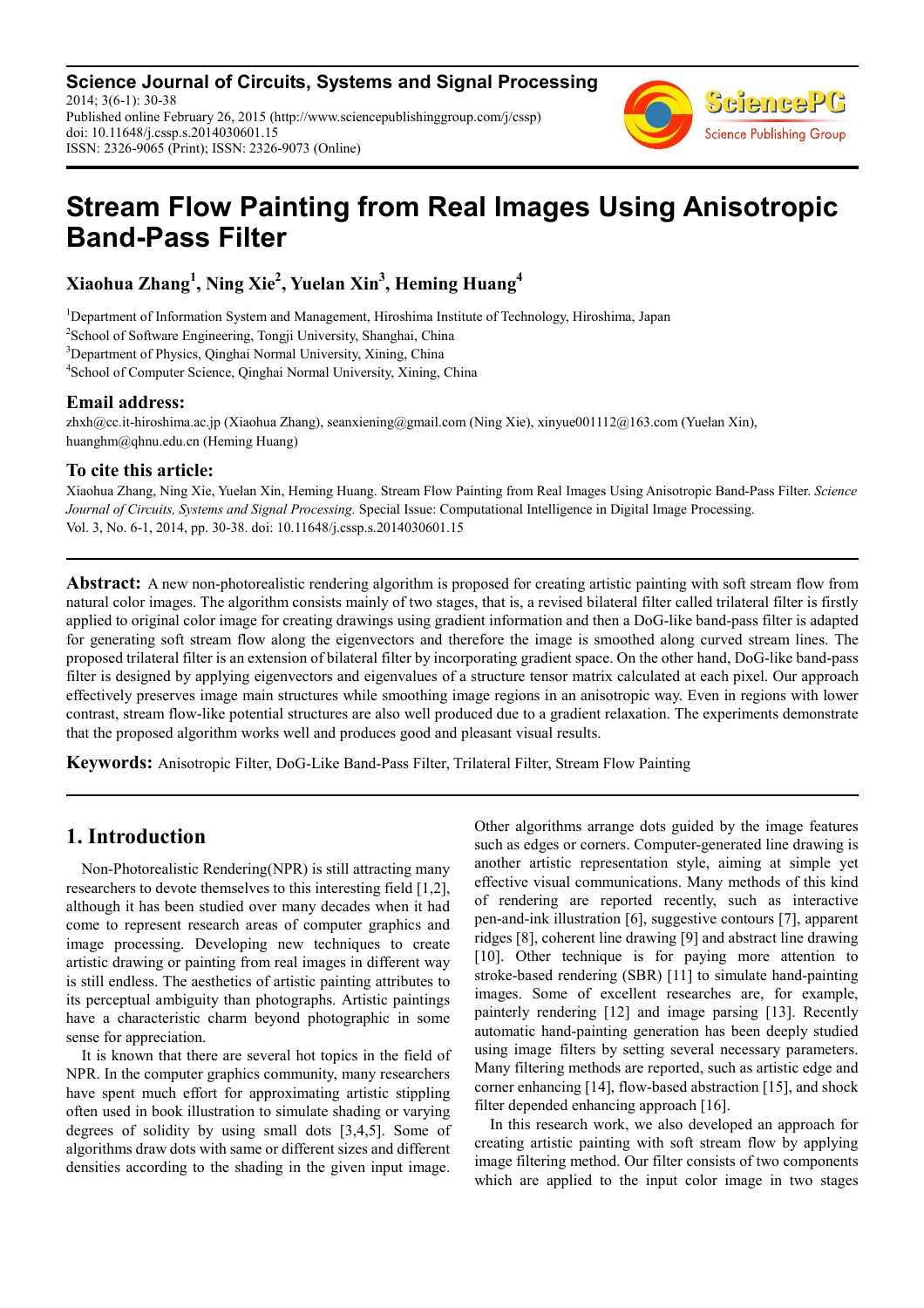sequentially. In the first stage a trilateral filter is applied to original image. A trilateral filter is an extension of the traditional bilateral filter. The trilateral filter measures weights not only in image geometrical domain space and color range space but also in gradient space. The weight in the gradient space for each pixel ensures that a drawing can also be proceeded in the direction vertical to the edge orientation to simulate a wide brush. In the second stage a band-pass anisotropic filter is applied to the result image created by the first stage. Even lower contrast regions can be smoothed by the band-pass anisotropic filter. This filter not only preserves edges but also enhances edges. The band-pass anisotropic filter is similar to the Difference of Gaussian (DoG) [17], but it is an anisotropic one applied in an elliptical region for each pixel in image domain space. The band-pass filter was designed depending on the eigenvalues and eigenvectors of a structure tensor matrix calculated at each pixel. The useful information about image feature such as obvious edges and corners were used during filtering. Due to the trilateral filter is firstly applied to the image, the band-pass filter creates more abundant stream flow like painting effects. Moreover, the stream flow is in a soft way unlike shock filter, which produce hard, shock stream flow.

# **2. Related Work**

It is known that artistic painting automatically from real images by filtering means had been researched for long time. The most famous filter is probably the bilateral filter [18] which is closely related to our technique, although its original goal is to smooth image while preserving edge and corner features. The popular bilateral filter over image geometrical domain space and color range space has been adapted for many applications such as photograph enhancement and detailed texture removal. Recently an explicit image filter called guided filter was proposed [19]. The guided acts as an edge-preserving operator like bilateral filter, but it behaves better near edges and fast. Kuwahara filter [20] in a squared neighborhood was modified to decrease the limitations of the unstable subregion selection by using sectors of disc and achieved good artistic edge and corner enhancing [14]. Moreover, by defining weighting function over sectors of disc and over sectors of ellipse, anisotropic Kuwahara filter was proposed for image and video abstraction [21]. Structure adaptive filter for image abstraction is a different method which filters image in a fast separated way over an elliptic region along gradient direction and then along edge tangent direction [25].

Kass reported a non-photorealistic rendering technique making use of random variation. The coherent noise was computed using a specialized filter [22]. Zhao proposed an interactive control of perceptual entropy for abstract painting from real images [23]. Painterly rendering for Sumi-e is also reported [24, 25] which simulates artist's actions by using reinforcement learning to generate strokes.

It is also reported that many researches are about using diffuse or shock filter [26] to produce simplified artistic

illustration from color images [27,28]. However, the shock filter seems to generate noticeable typical high contrast at the shock edges, the stream flow is very hard and shock and looks so stiff and inflexible. More pleasant and harmonic results were achieved with gradient-directed shock filter [16, 29]. The result images are with more balanced color contrast and consistent diffuse color variation. Reference [30] also introduced a method simplifies both shapes and colors simultaneously. The method is based on mean curvature flow and combining with shock filter.

Trilateral filter is not a new concept, which is an extension of bilateral filter. It is proposed [33] to design a single-pass nonlinear trilateral filter for high contrast images and meshes, which aimed at edge-preserving smoothing and visual detail removal for multiple dimensional signals. In addition to considering weights in image geometrical domain space and range space just like bilateral filter, this trilateral one filters gradient space of input image to find a local plane of intensity and then computes adaptive neighborhood for trilateral filtering local detail signals and adds them to the original signal. Later, a fast approximation of trilateral filter for tone mapping was reported [34], which is about 15 to 25 times faster than the original trilateral filter [33]. The tone mapping for high dynamic range image is established based on fast approximation of bilateral filter for computing weights in gradient space and the down sampling algorithm for computing tilting angle image.

Another trilateral filter was reported for biomedical images [35], the filtering process was with a few iterations. This filter is also an extension of the famous bilateral filter by considering local structure similarities and it can smooth image within a narrow window while preserving edges.

Although these trilateral filters in references using different third weight functions applied to local detail signals, their purposes are to smooth images while preserving edges. These filters add the filtered detail signal to the original signals [33, 34] or using local structural information as the third weighting function applied to the image iteratively [35]. Aiming at creating stream flow painting, we design a different trilateral filter and apply it to the input image directly and then an anisotropic band-pass filter is employed to generate the potential soft stream flow even in low contrast region to enhance the artistic effect.

# **3. A Brief Overview**

Our goal is to design an image filter which automatically creates artistic painting with soft stream flow from natural color image, given a few of controllable parameters. We extends bilateral filter to construct a trilateral filter and apply it to natural color input image by establishing weighting functions not only over image geometrical space and color range space but also over image gradient space. In some image regions with almost uniform color or intensity, the gradient magnitudes are near to zero. That means the gradient orientation is unstable and is not suitable for guiding painting direction. Even in this case, our algorithm can produce the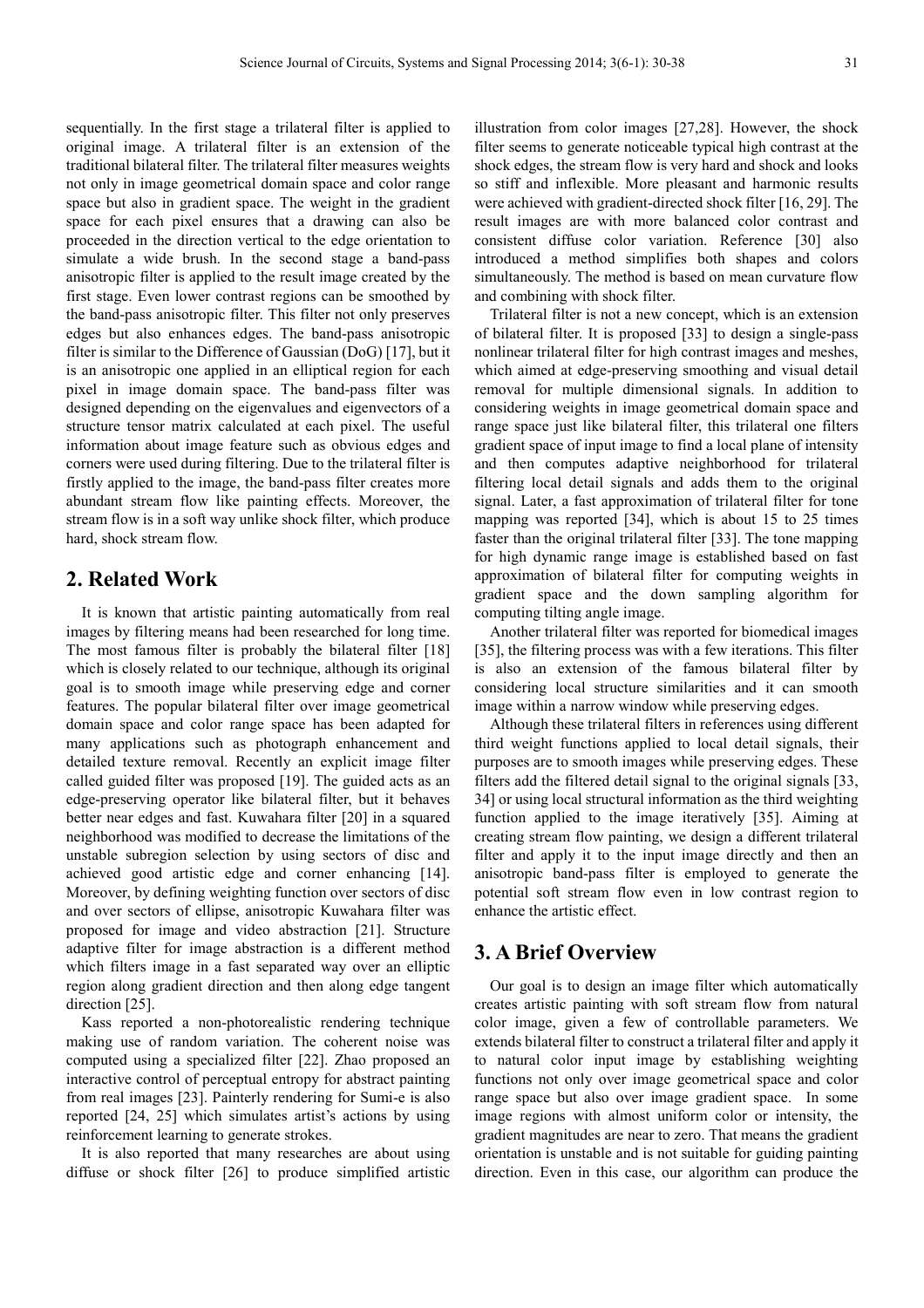potential stream flows using information from the surrounding of regions with uniform colors. We use an iterative gradient relaxation method to compute gradients with smaller magnitude by considering their neighborhood. This relaxation is similar to the technique used in image inpainting [31] for removing or replacing unwanted object and repairing damaged photographs or images. In the uniform regions with low contrast, since feature information is not enough to generate painting effect, we add Gaussian noise to disturb colors. This can be considered as an addition of ink to the canvas. As an example, the result of trilateral filtering at the first stage is illustrated in Fig.1 (c). The original image is shown in Fig. 1(a). By observation, one can know that most of region in the original image is low contrast and with almost uniform color.





 $(c)$  (d)



*Figure 1. Filtered results at the different step: (a) an original image named the Three Primary Colors; (b) anisotropic band-pass filtered result. Note that it is too clean and it is hard to say it a painting like image; (c) the intermediate result after the first step finished, some drawings are generated in the low contrast regions; (d) anisotropic band-pass filtered result in the final step. It contains soft stream flows and is more like an artistic painting than (b). For comparisons, (e) is a result created with anisotropic bilateral filter and (f) is a result with stiff stroke produced by shock filter.* 

The next stage in the algorithm is to apply an anisotropic band-pass filter to the result obtained at the first stage. The band-pass filter is defined over an elliptical region calculated from tensor matrix at each pixel. Tensor space is computed from the relaxed gradient space. The tensors are also relaxed in a similar way as in the first stage. The purpose of relaxation is to avoid the case of nearly zero tensor having zero eigenvalues and zero eigenvectors which cannot direct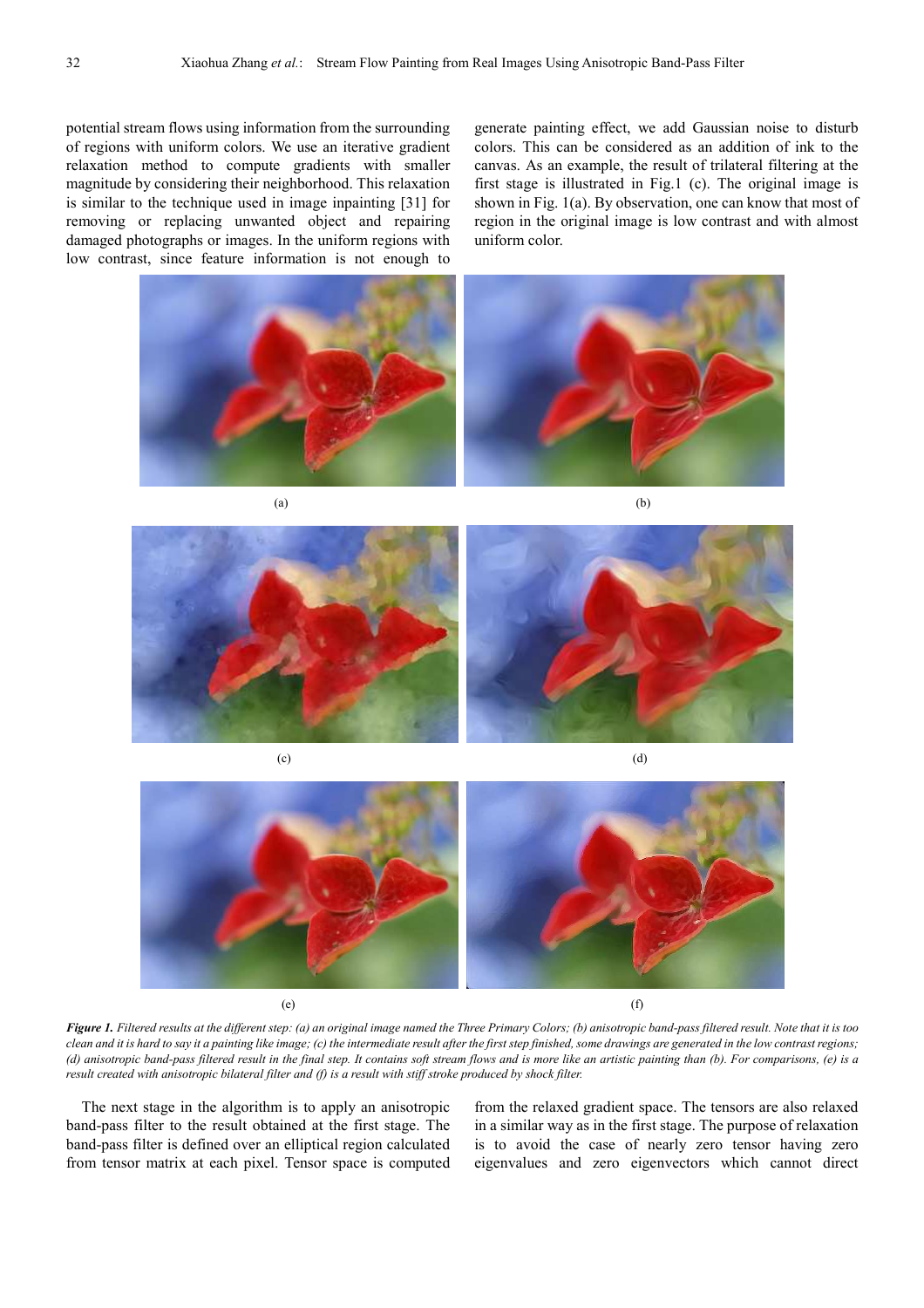painting to a correct orientation. The anisotropic band-pass filter is very similar to the bilateral filter, but the weight function in image space is analogy to Difference of Gaussian (DoG) function. However, the two Gaussian functions are computed with eigenvectors and modified eigenvalues. Fig. 1(d) shows a final result by applying the anisotropic band-pass filtered to Fig. 1(c). It is observed that soft stream flows were produced in most of low contrast region although they are almost with uniform color where one cannot observe stream flow in the original image. Fig. 1(b) is a filtered result using anisotropic band-pass filter without weighting in gradient space, that is, an anisotropic band-pass bilateral filter. By comparing Fig. 1(d) with Fig. 1(b), one can observe the differences between the two filters.

## **4. Trilateral Filter**

Bilateral filter works well for smoothing image while preserving edges. However, it cannot produce abundant context in low contrast regions. Gradient information is very useful for producing stream flow. The proposed trilateral filter extends bilateral filter by considering the weighting function in gradient space, and intends to try to paint along the orientation vertical to edges to disturb uniform region proportionally to the magnitude of gradient to create artistic effect. The filter described in this paper works along the same line as the famous bilateral filter. Since we employ three different weighting functions, we call this filter as trilateral filter, although it is in a different manner with [33, 34, 35] and with different purpose.

#### *4.1. Bilateral Filter*

Bilateral filter can smooth image while preserving the edge and corner features in a weighted average way. The weighting functions are calculated in both image geometrical domain space and color range space. Larger weights are given to pixels that are closer in image space and pixels whose values are similar in range space. Suppose the given image is denoted as  $I(\bar{x})$ , where  $\bar{x} = (x, y)$  represents position of a pixel, while *I* represents a scalar intensity at  $\vec{x}$  for gray scale image or a vector  $I(\bar{x}) = (I_r(\bar{x}), I_g(\bar{x}), I_b(\bar{x}))$  for color image. Suppose the output at this pixel is  $I'(\vec{x})$ , bilateral filter can be written as

$$
I'(\vec{x}) = \frac{\sum_{\Omega} w_e(\vec{x}, \vec{y}) w_c(I(\vec{x}), I(\vec{y})) I(\vec{y})}{\sum_{\Omega} w_e(\vec{x}, \vec{y}) w_c(I(\vec{x}), I(\vec{y}))}.
$$
 (1)

The parameters and items in expression (1) are defined as follows. Ω represents a neighborhood region centered at  $\vec{x}$ , and  $\vec{y}$  represents location of pixel in the neighborhood region.  $w_e(\vec{x}, \vec{y})$  is a Gaussian weighting function with standard deviation  $\sigma_e$  in image geometrical domain space, while  $w_c(I(\vec{x}), I(\vec{y}))$  denotes a Gaussian weighting function with standard deviation  $\sigma_c$  in color range space, which suppresses the contributions from pixels with larger difference to the center pixel. For the filtering, both parameters are very important, since  $\sigma_e$  controls the smoothing and  $\sigma_c$  control the preservation of features such as edges and corners. It is known that bilateral filter will degenerate into general Gaussian filter when applied to low contrast regions with almost uniform colors.

#### *4.2. Trilateral Filter*

Unlike the existed approaches mentioned above, our trilateral filter is constructed by including weighting function over a neighborhood region in a gradient space. It is expected that the painting is also proceeded along an orientation vertical to the edge. This will create some blocky effect, especially on the low contrast regions with almost uniform colors. Suppose the gradient space be computed as  $g(\vec{x}) = \nabla I(\vec{x})$ . Inspired by [16], instead of using the popular Sobel filter, the following rotational symmetric derivative filter kernels are used for approximating the gradient at each pixel:

$$
K_x = 0.5 * \begin{pmatrix} p & 0 & -p \\ 1-2p & 0 & 2p-1 \\ p & 0 & -p \end{pmatrix}, K_y = K_x^T,
$$
 (2)

where  $p = 0.1875$ . The gradients are then computed by convoluting in  $x$  and  $y$  directions individually as  $I_x = K_x * I$  and  $I_y = K_y * I$ .

After computing gradients  $g(\vec{x}) = g(x, y) = (I_x(\vec{x}), I_y(\vec{y}))$ , the bilateral filter is easily extended to the trilateral filter:

$$
I'(\vec{x}) = \frac{\sum_{\Omega} w_e(\vec{x}, \vec{y}) w_g(g(\vec{x}), g(\vec{y})) w_c(I(\vec{x}), I(\vec{y})) I(\vec{y})}{\sum_{\Omega} w_e(\vec{x}, \vec{y}) w_g(g(\vec{x}), g(\vec{y})) w_c(I(\vec{x}), I(\vec{y}))},
$$
(3)

The weighting function  $w_g(g(\vec{x}), g(\vec{y}))$  is defined in the gradient space and also is a Gaussian function as shown in Equation (4) which is similar to the weighting function  $w_e(\vec{x}, \vec{y})$  in image geometrical space and weighting function  $w_c(I(\vec{x}), I(\vec{y}))$  in range space:

$$
w_g(g(\vec{x}), g(\vec{y})) = \exp\left(-\frac{(g(\vec{x}) \cdot g(\vec{y}))^2}{2\sigma_g^2}\right).
$$
 (4)

Here  $\sigma_{g}$  is a standard deviation in the gradient space for computing weighting function, while  $(g(\vec{x}) \cdot g(\vec{y}))$  is an inner product between two gradient vectors at two pixels  $\vec{x}$  and  $\vec{y}$ . It is known that if the angle spanned by the two vectors is about  $\pm 90^{\circ}$ , the inner product is smaller, then the weight become larger, which means that pixels with gradient perpendicular to the gradient of the center pixel have larger contributions to the weighting. An example is shown in Fig. 1(c), smaller blocky regions are created near strong edges. This intermediate result looks like a watercolor painting with lots of irregular blocks with sharper edges. These edges will provide important feature information to the anisotropic band-pass filter in the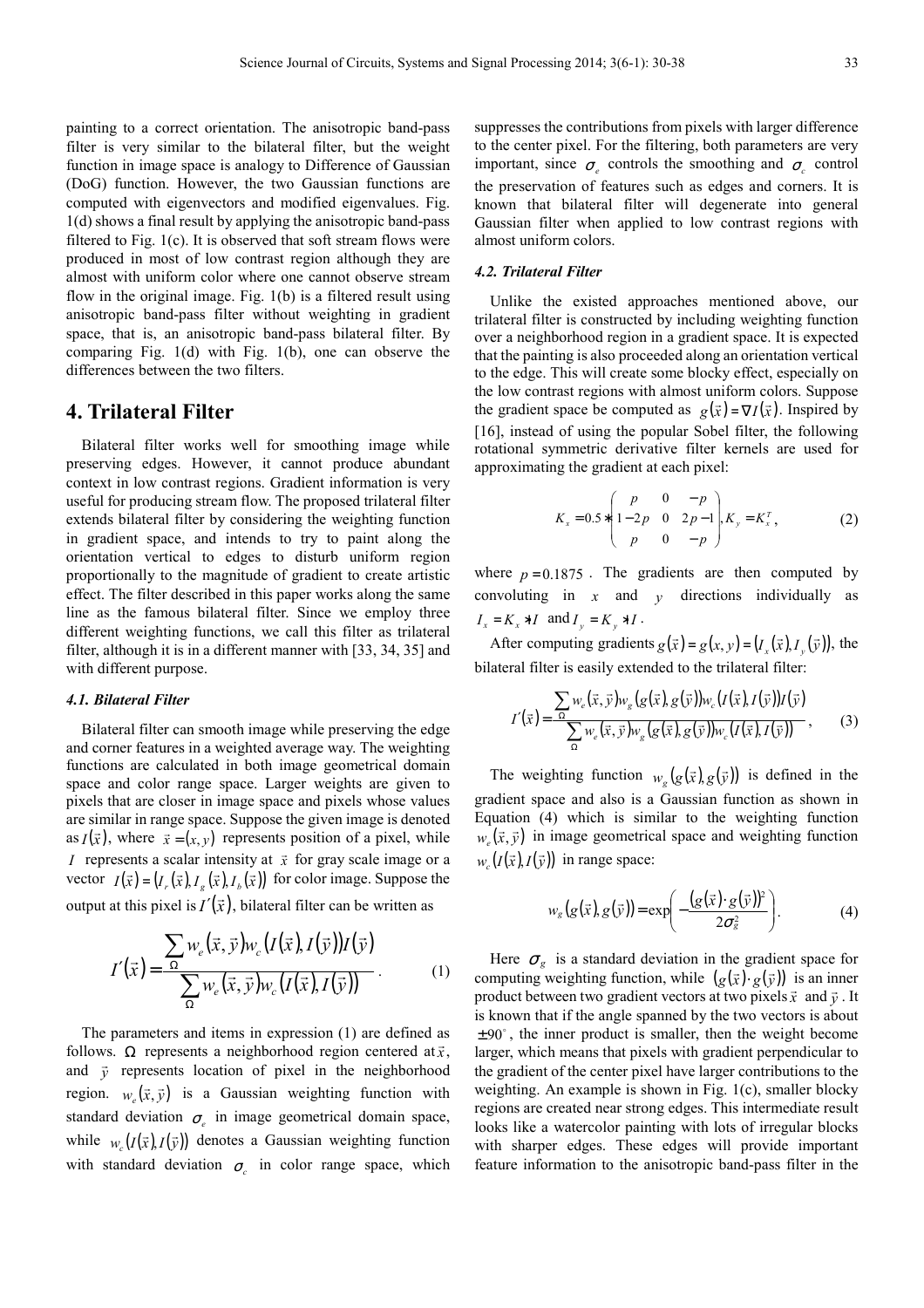next stage to produce soft stream flow.

#### *4.3. Gradient Relaxation*

During the above trilateral filtering, it is observed that the magnitudes of gradients are near to zero for some pixels in regions with almost uniform color in the original image. The computed gradients at these pixels are unstable, and may direct painting brush into random orientations. To solve this problem, we adopt a gradient relaxation method to estimate gradients which originally have too small magnitudes. If the magnitude of a gradient is less than a threshold  $\phi$ , the gradient



will be computed with relaxation. The computation is an iterative way using following equation:

$$
g_{x,y}^{k+1} = \begin{cases} g_{x,y}^k & \text{if } |g_{x,y}^k| \ge \phi \\ \frac{g_{x+1,y}^k + g_{x-1,y}^k + g_{x,y+1}^k + g_{x,y-1}^k}{4} & \text{otherwise} \end{cases}
$$

The threshold  $\phi$  is empirically set as 0.002 for all experiments in this paper, and  $k$  indicates an iterative step



 $(a)$  (b)







*Figure 2. Experimental results: (a) An original image; (b) Anisotropic band-pass filtered image; (c) Trilateral filter adapted with* $\sigma_{g} = 0.5$ *; (d) Anisotropic band-pass filtered result from (c); (e) Trilateral filter adapted with*  $\sigma_g = 1.5$  *; (f) Anisotropic band-pass filtered result from (e).*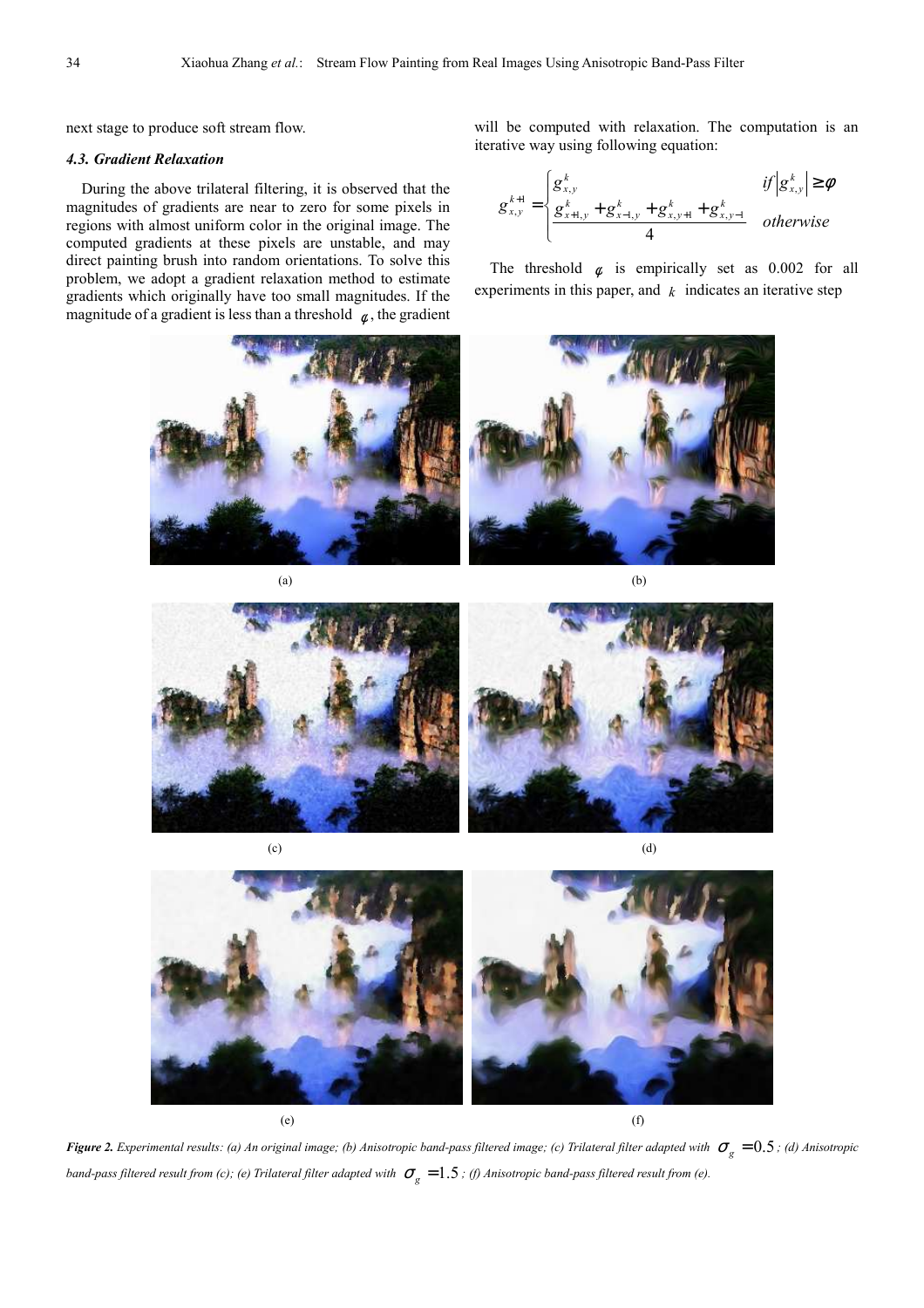with  $g_{x,y}^0 = g(x, y)$  as an initial gradient field. If the magnitude of a gradient is less than  $\phi$ , it will not be added to the above computation. Note that this relaxation method is only a simple way, although most of gradient vectors can be interpolated, few of them is hard to be computed. We terminate the relaxation when the computation arrives a stable state, which means that no more gradients can be interpolated.

To enhance the artistic painting effect, after relaxing the gradient field, Gaussian noises are added to the original image. The addition of noises can be considered as adding amounts of random pigments or colorants to the canvas to provide abundant textures. This is especially important for low contrast regions with almost uniform colors where lacks textures such as the background in the original image shown in Fig. 1(a). Now we have relaxed gradient field and image with noise added.

# **5. Anisotropic Band-Pass Filter**

For creating soft stream flow, we design an anisotropic band-pass filter and apply it to the output from the first stage. A band-pass filter passes frequencies within a certain range and attenuates frequencies outside that range. We use a module similar to the Difference of Gaussian (DoG) [17] to enhance edges, but the filter is defined over an elliptical region. Inspired by the research work in [32], the anisotropic property is obtained by redefining the weighting function in the bilateral filter or trilateral filter as follow:

$$
w_e(\vec{x}, \vec{y}) = \exp\left(-\frac{(\vec{x} - \vec{y})D(\vec{x})(\vec{x} - \vec{y})^T}{2\sigma_e^2}\right).
$$
 (5)

Where  $D(\vec{x})$  is a semi-definite symmetric matrix and is defined in an elliptical region centered at pixel  $\vec{x}$  in image geometrical space. The smoothing is proceeded mainly along the long axis of ellipse. Matrix  $\overline{D}(\overline{x})$  is calculated from eigenvectors and modified eigenvalues of tensor at pixel  $\vec{x}$ . It is noted that when all matrices at every pixel become unit matrices, the proposed trilateral filter degenerate into the original bilateral filter.

#### *5.1. Structure Tensor*

To compute matrix  $D(\vec{x})$  in equation (5), a tensor space is first calculated. A tensor at each pixel  $\vec{x}$  can be found as  $T(\vec{x}) = g(\vec{x})g^{T}(\vec{x})$ , that is,

$$
T(\vec{x}) = \begin{pmatrix} I_x^2 & I_x I_y \\ I_x I_y & I_y^2 \end{pmatrix} \tag{6}
$$

The symmetrical tensor owns a larger eigenvalue  $\sqrt{I_x^2 + I_y^2}$ and the smaller eigenvalue is always 0. Practically, the above

structure tensor at each pixel is smoothed by using Gaussian function with a standard deviation  $\rho$  and the smoothed tensor is rewritten as follow:

$$
T_{\rho}(\vec{x}) = K_{\rho} * \begin{pmatrix} I_x^2 & I_x I_y \\ I_x I_y & I_y^2 \end{pmatrix} = \begin{pmatrix} A & B \\ B & C \end{pmatrix}.
$$
 (7)

Where  $K_{\rho}$  is a Gaussian kernel with a standard deviation  $\rho$ . Similar to gradient relaxation, the structure tensors with smaller magnitudes are also relaxed for stable computation. This is because in some regions with lower contrast, that is, with almost uniform colors, the tensor cannot describe the local region structure accurately.

Since the above tensor matrix is a simple  $2\times 2$ symmetrical one, the eigenvectors  $u, v$  and eigenvalues  $\mu_1, \mu_2 \quad (\mu_1 \ge \mu_2)$  can be calculated in an analytical way. *u* is the major eigenvector corresponding to the eigenvalue  $\mu_1$ , and  $v$  is the minor eigenvector corresponding to the eigenvalue  $\mu_2$ . The eigenvalues are

$$
\mu_{1,2} = \frac{A + C \pm \sqrt{(A - C)^2 + 4B^2}}{2}.
$$
 (8)

Therefore the corresponding eigenvectors are simply computed as  $u = (B, \mu_1 - A)^T$  and  $v = (\mu_1 - A, -B)^T$ .

### *5.2. Matrix Computation for Weighting Function*

Before computing matrix  $D(\vec{x})$  in the weighting function, the eigenvectors of structure tensor are normalized to unit vectors which direct smoothing orientation. As analyzed in [25], the eigenvalues provide very important information about image structures. If pixels are located in regions with low contrast, the eigenvalues are characterized by  $\mu_1 = \mu_2 = 0$ , if pixels are on straight edges, the eigenvalues have property  $\mu_1 \gg \mu_2 = 0$ , and if pixels are on corners, the corresponding structure tensor provides eigenvalues  $\mu_1 \ge \mu_2 >> 0$ .

It is noted that the symmetrical tensor matrix can be represents by its eigenvalues and its eigenvectors mathematically:

$$
T_{\rho}(\vec{x}) = \mu_1 u u^T + \mu_2 v v^T.
$$
 (9)

Since the structure tensor contains much of information about the image structure such as edges and corners, the matrix for weighting function is reconstructed similar to the tensor matrix with the same form but with different coefficients:

$$
D(\vec{x}) = \lambda_1 u u^T + \lambda_2 v v^T.
$$
 (10)

We compute  $\lambda_1$  and  $\lambda_2$  similar to [23]. However, we do not hope too many stream lines are generated in the low contrast areas, so the eigenvalues of matrix  $D(\vec{x})$  are both restricted to the range  $(0, 1)$  as simply defined by

$$
\lambda_1 = \frac{\mu_1}{\mu_1 + \mu_2}, \quad \lambda_2 = \frac{\mu_2}{\mu_1 + \mu_2} \tag{11}
$$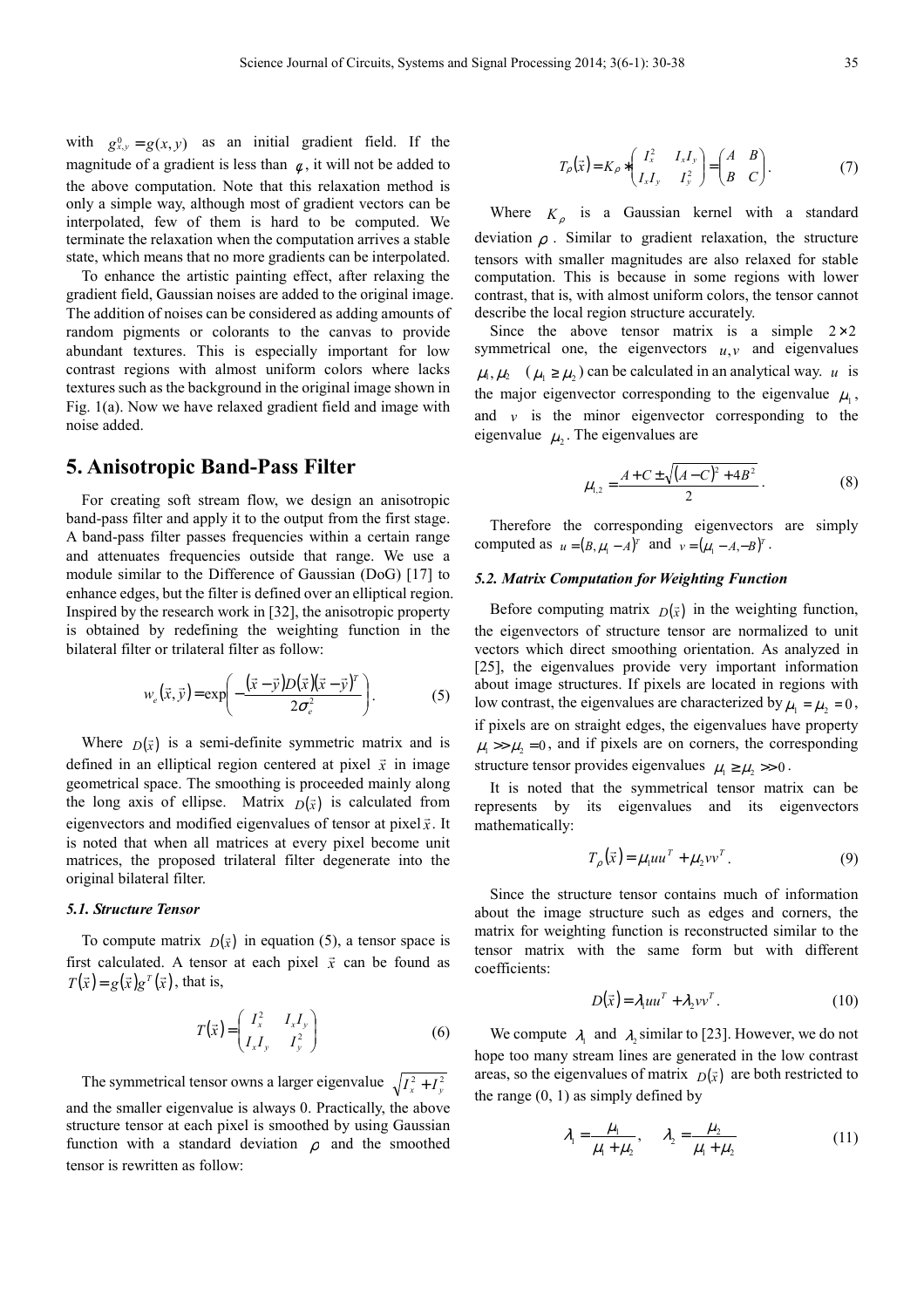And  $\lambda_1 = \lambda_2 = \gamma(\gamma \in (0,1))$  if pixels are in a low contrast region where the tensor is almost zero.

#### *5.3. Construction of Band-Pass Filter*

Although the above described filter works in an elliptical region in an anisotropic way, like Gaussian filter and bilateral filter, it is substantively a low-pass filter, since it mainly smooth image along edge orientation. We use a method analogy to the one proposed in [32] to construct an anisotropic band-pass filter to smooth image while preserving and enhancing edges. The idea is to decompose the weighting function of equation (5) into two components in a multiplication form as  $w_e(\vec{x}, \vec{y}) = w_e^i(\vec{x}, \vec{y})w_e^2(\vec{x}, \vec{y})$ . Note that each of weighting functions are Gaussian function, as an example, the first function is rewritten as

$$
w_e^1(\vec{x}, \vec{y}) = \exp\left(-\frac{(\vec{x} - \vec{y})\lambda_1 u u^T (\vec{x} - \vec{y})^T}{2\sigma_e^2}\right).
$$
 (12)

The second component can be represented in the same form but using the eigenvalue  $\lambda_2$  and eigenvector *v*. This second weighting function is responsible for smoothing along edge direction, that is, the minor eigenvector  $v$ . At the same time, the first weighting function is responsible for smoothing along eigenvector  $u$ , that is, in the orientation perpendicular to the edge. However, since  $\lambda_1$  is larger in general compared with  $\lambda_2$ , the weighting function  $w_e^1(\vec{x}, \vec{y})$  decreases very quickly at the distance from pixel  $\vec{x}$ . A Gaussian of Different (DoG) is constructed to replace this weighting function to detect and then enhance the edges. The exponent part in equation (12) is denoted as  $p(\vec{x}, \vec{y})$ , then  $w_e^1(\vec{x}, \vec{y})$  is rewritten as



*Figure 3. Experimental results: (a) An original image with a large scale low contrast region; (b) Trilateral filtered result with abundant texture in the low contrast region; (c) Anisotropic band-pass trilateral filtered result, the brush painting is generated and edges are enhanced.* 



*Figure 4. Experimental results: (a) An original image with a little girl and flowers; (b) Final filtered image.*

$$
w_e^1(\vec{x}, \vec{y}) = \zeta_1 \exp(-p(\vec{x}, \vec{y})) - \zeta_2 \exp(-0.5p(\vec{x}, \vec{y})).
$$
 (13)

Generally  $\zeta_1$  is set to be 1.6 in our experiments empirically and  $\zeta_2$  is computed as  $\exp(-1.0/(\mu_1 - \mu_2)^2)$  or as 0 if  $\mu_1 = \mu_2$ . The above filter is expected to have properties of enhancing edges while smoothing low contrast regions along edge directions.

# **6. Experimental Results**

To verify the effect of the proposed method, we have implemented the algorithm using the general C language. The implementation did not use any special feature of graphics. We just designated some needed parameters and run the algorithm automatically.

We have experimented on several images to demonstrate the artistic painting effects, the soft stream flows were well produced. One of results is shown in Fig. 1, several of which were already explained in the last several sections. For comparisons, Fig. 1(e) shows a result using anisotropic bilateral filter. It almost has no different with original image, this is because the original image contains most of low contrast region with almost uniform colors. Fig. 1(f) shows a result by shock filter. Compared with Fig. 1(d), this result contains hard, stiff and inflexible stream lines, while Fig. 1(f)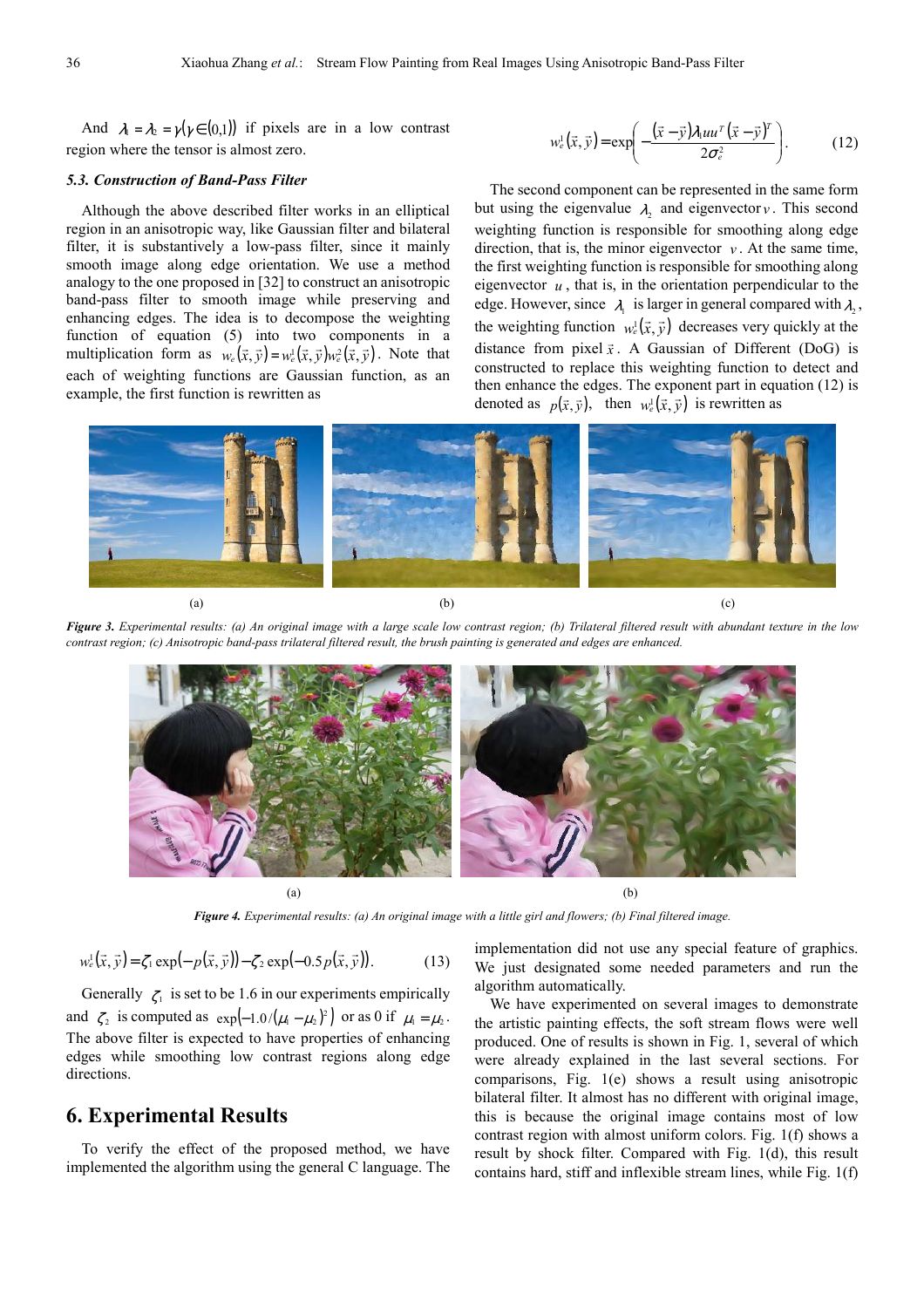contains soft stream flows pleasantly in visual sense.

More results are shown in Fig. 2, in which (a) is an original image and (b) is a result by adapting directly an anisotropic band-pass filter to the original image. The edges in image have been preserved and the regions with low contrast are smoothed. Only few of stream lines are created in the low contrast areas. Fig. 2(c) and (e) are trilateral filtered results with different standard deviation in image geometrical domain space. The standard deviation in image domain space for the results (c) and (e) are 0.5 and 1.5 respectively. A smaller standard deviation will create smaller blocky regions such as in Fig.2 (c), while a larger standard deviation will generate larger blocky region such as in Fig.2 (e). Moreover, standard deviation decides also the width of stream flows created by anisotropic band-pass filter. This is very obvious by observing Fig.2 (d) in which the stream flows are thinner and (f) in which the stream flows are thicker. The trilateral filter creates watercolor-like painting when using a suitable standard deviation. We found that it is better to let this standard deviation be under 2.0. If the standard deviation is too large, the image will be smoothed in a larger scale and almost no stream flows will be created, and the computation cost will be more expensive. Moreover, details in image will almost disappear. For all experimental results, the standard deviation in color range space is set to be about 31.6 empirically, and the standard deviation in gradient space is recommended to be in the range [0.05, 0.3]. Another standard deviation for tensor smoothing controls the length of created soft stream flows, and we used  $\rho = 2\sigma_e$  in all of experiments.

Figure 3 illustrates another example of our experiments. This image contains most of low contrast regions proportionally. The image is smoothed while stream flows are generated especially in low contrast regions. The detail textures with small scales such as in regions of ground and surfaces of chimneys are also smoothed. Most of edges and corners are well preserved and enhanced in a larger scale. It should be noted that some of important areas such as small windows become smaller in the chimneys since a relative larger standard deviation is employed.

More experimental result is shown in Fig.4 in which (a) is an original image with a little girl and flowers. This image contains large scale textures with less low contrast regions. Fig.4 (b) is the final filtered result image. The regions with low contrast are smoothed and the feature of edges and corners is well preserved and enhanced.

Our trilateral filter has different weighting functions compared with those proposed within the related work for different purposes and it is hard to compare the performance with them. Since the evaluation of the algorithm also becomes difficult, visual observation seems a probable way to evaluate the quality. Our algorithm suffers time-consuming problem similar to bilateral filter. We mainly emphasized on the development of algorithm, the code is not optimized which runs on a notebook with CPU 1.8GHz. Time complexities heavily depends on image sizes and parameters. Fig.1 and 2 with size 512 x 341 cost about 15 seconds.

The evaluation of NPR images are very difficult. Objective measurements for quality are hard to design [36], while subjective measurements depending on individualities who have different culture backgrounds. However, by visually observing our results and compared with the original images, the stream flows are well generated and the appearances are charming and attractive.

# **7. Conclusion**

We proposed a new approach for creating artistic painting with soft stream flows by image filtering method. The algorithm is completely automatic by given several parameters. The filter in the algorithm consists of two components: a trilateral filter and an anisotropic band-pass filter. The trilateral filter draws blocky regions in the direction perpendicular to the edge, the anisotropic band-pass filter average image regions in an ellipse for creating soft stream flows while preserving and enhancing edges and corners. The proposed approach can be applied to create artistic painting-like images and produce soft stream flows with pleasant and harmonic visual effects. For our future work, we are now making efforts to find solutions for GPU-based implementation to accelerate our algorithm. We also are investigating how to use computational intelligence techniques such as machine learning for designing filter coefficients for artistic image painting.

### **Acknowledgements**

The authors would like to thank Mr. Kurabar who kindly allowed us to use his original photo named "The three primary colors" in Fig. 1(a). The photo is allocated at http://maruta. be/alpha/170. This work is a part of researches supported by Chunhui project of the Education Ministry of China under Grant No. Z2012100 and No. Z2014020 and National Nature Science Foundation of China under Grant No.61462072.

### **References**

- [1] B. Gooch and A. Gooch, Non-Photorealistic Rendering, A K Peters, Ltd., 2001.
- [2] T. Strothotte and S. Stefan, Non-Photorealistic Computer Graphics: Modelling, Rendering and Animation, Morgan Kaufmann, 2002.
- [3] O. Deussen, S. Hiller C. Van Overveld and T. Strothotte, Floating Points: A Method for Computing Stipple Drawings, Computer Graphics Forum, Vol.19, No.3, 40-51, 2000.
- [4] A. Secord, Weighted Voronoi Stippling, In Proc NPAR, ACM Press, New York, pp.37-43, 2002.
- [5] Kim, D., Son, M., Lee, Y., Kang, H., and Lee, S. Feature-guided Image Stippling. In Proceedings of Comput. Graph. Forum. 2008, pp. 1209-1216.
- [6] M. P. Salisbury, S. E. Anderson, R. Barzel, and D. H. Salesin, Interactive Pen-and-Ink Illustration. In ACM SIGGRAPH 94 Conference Proceedings, pp. 101-108, July 1994.